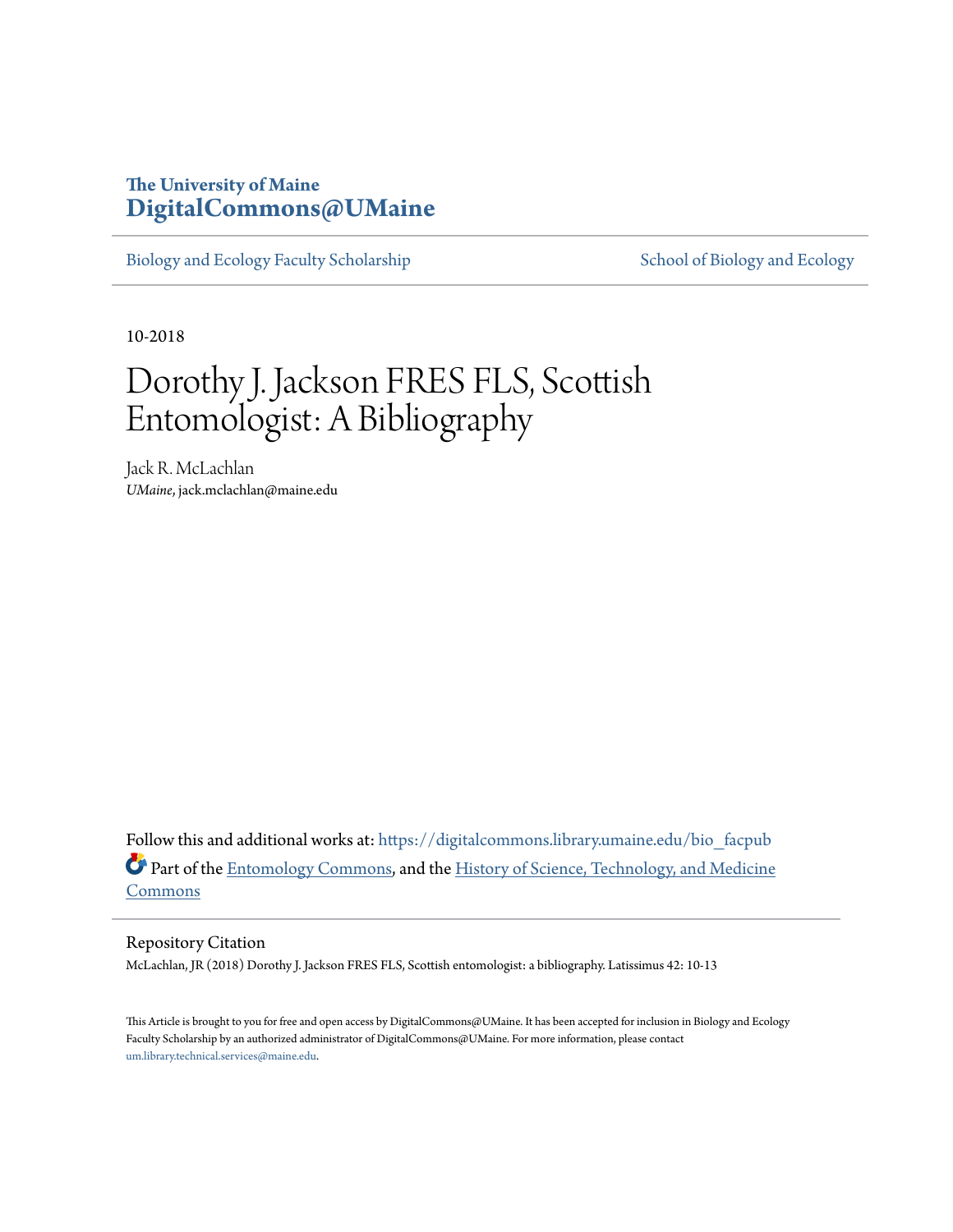ISSN 0966 2235

# *LATISSIMUS*

**NEWSLETTER OF THE BALFOUR-BROWNE CLUB**



**Number Forty Two Corollaction Controllation Corollaction Corollaction Corollaction Corollaction Corollaction Corollaction Corollaction Corollaction Corollaction Corollaction Corollaction Corollaction Corollaction Corollac**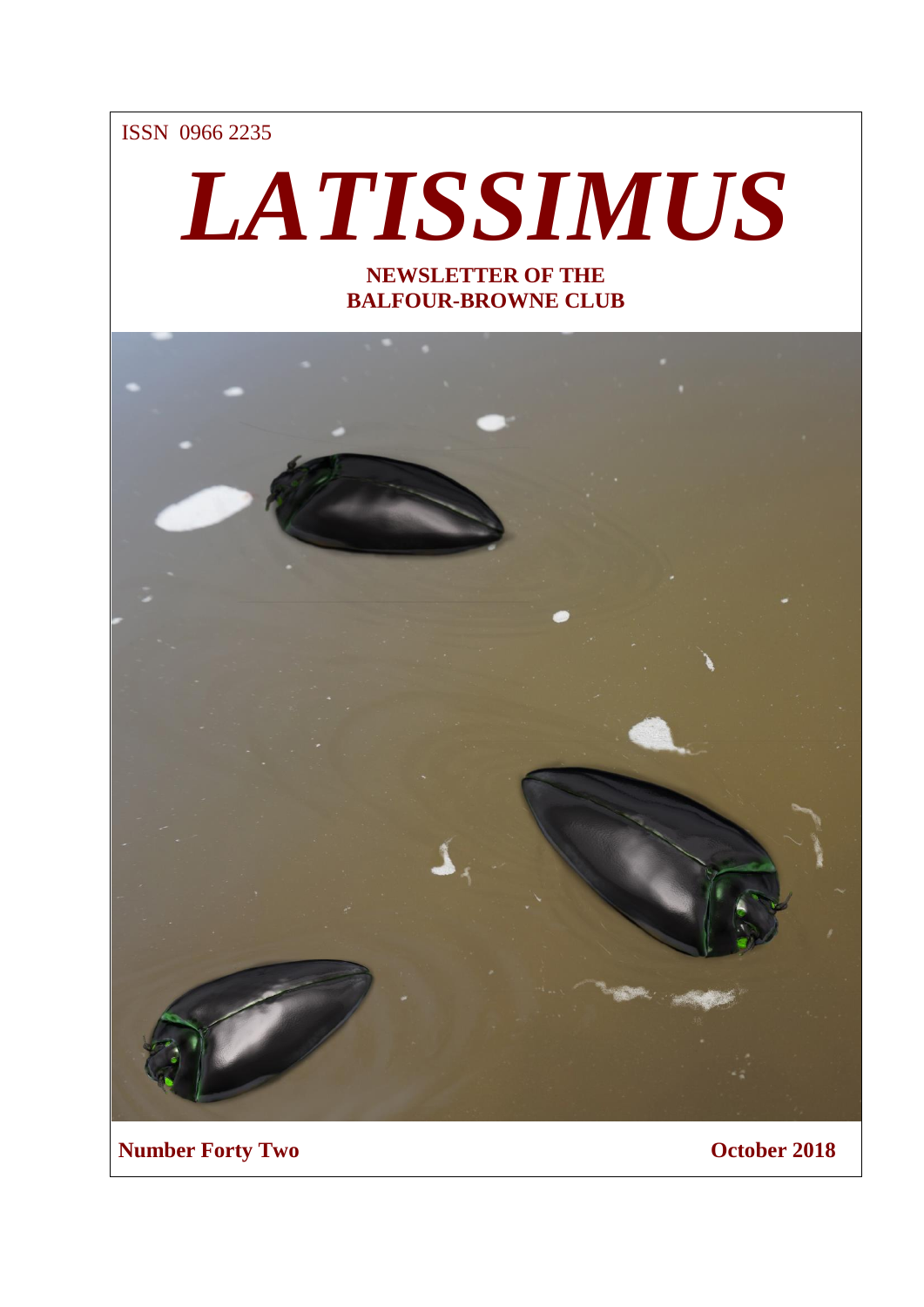### **DOROTHY J. JACKSON FRES FLS, SCOTTISH ENTOMOLOGIST: A BIBLIOGRAPHY Jack R. McLachlan**

Dorothy Jean Jackson FRES FLS (1892-1973) should be familiar to anyone interested in water beetles. She published prolifically on the ecology, distribution, flight capacity, and parasites of water beetles, and made especially important contributions to our knowledge of dytiscids. Lees (1974) provided a very brief and somewhat accurate obituary. I am currently preparing a more comprehensive biography of her and would be grateful to receive any notes or anecdotes from those that knew or met her.

 Foster (1991), at the request of the late Hans Schaeflein, was the first effort in putting together a publication list. Here I provide a more extensive bibliography of her work that is almost certainly incomplete, but I think includes most of her scientific output between 1907 and 1973. Her first paper was published when she was 14 years old, and her last was completed by Jack Balfour-Browne and published posthumously. Unsurprisingly, there are gaps in her publication list between 1914-1918 and 1939-1945. She had a laboratory at her home in St Andrews, but it was dismantled during the second world war, and she had all but given up entomology until D'Arcy Wentworth Thompson asked her to lecture for

him. In preparation for these lectures, she bought her first aquatic net in September 1945. In 1948 Frank Balfour-Browne suggested she start an account of the water beetles of Fife and Kinross, and she began collecting in October of that year. She led work parties in collecting, drying, and packing of moss during the war, and I wonder if this influenced her new post-war interest in dytiscids and other water beetles! Many of her papers are hard to come by, so I can provide copies of any of the works listed below to anyone interested.

1907. Lepidoptera from West [East] Ross-shire. *Annals of Scottish Natural History* **61** 54 + correction **62** 119

1908a. Lepidoptera from East Ross and other localities in the North of Scotland. *Annals of Scottish Natural History* **65** 53-54

1908b. *Amblyptilus punctidactylus. Annals of Scottish Natural History* **65** 54

1909a. Notes on the Lepidoptera in the N.E. Highlands. *Annals of Scottish Natural History* **70** 119-120+ correction **72** 248

1909b. List of Lepidoptera captured recently in Rossshire. *Entomologist's Record and Journal of Variation* **21** 115- 117, 176-181, 212-216

1910a. Some notes on the Egyptian Lepidoptera. *Entomologist's Record and Journal of Variation.* **22**17-19

1910b. *Epunda lichenea* and other species at Mull of Galloway. *Entomologist's Record and Journal of Variation.* **22** 117

1910c. A few days amongst the Lepidoptera of Caithness. *Entomologist's Record and Journal of Variation.* **22** 223- 224

1910d. Notes on the Lepidoptera of the Scottish Highlands. *Entomologist's Record and Journal of Variation* **22** 130-134

1911. Notes on the Lepidoptera of the Scottish Highlands. *Entomologist's Record and Journal of Variation* **23** 257-260



Dorothy J. Jackson (1892-1973). Photograph probably taken 1945- 1955 (J. Baxter, pers. comm). Reproduced courtesy of The St Andrews Preservation Trust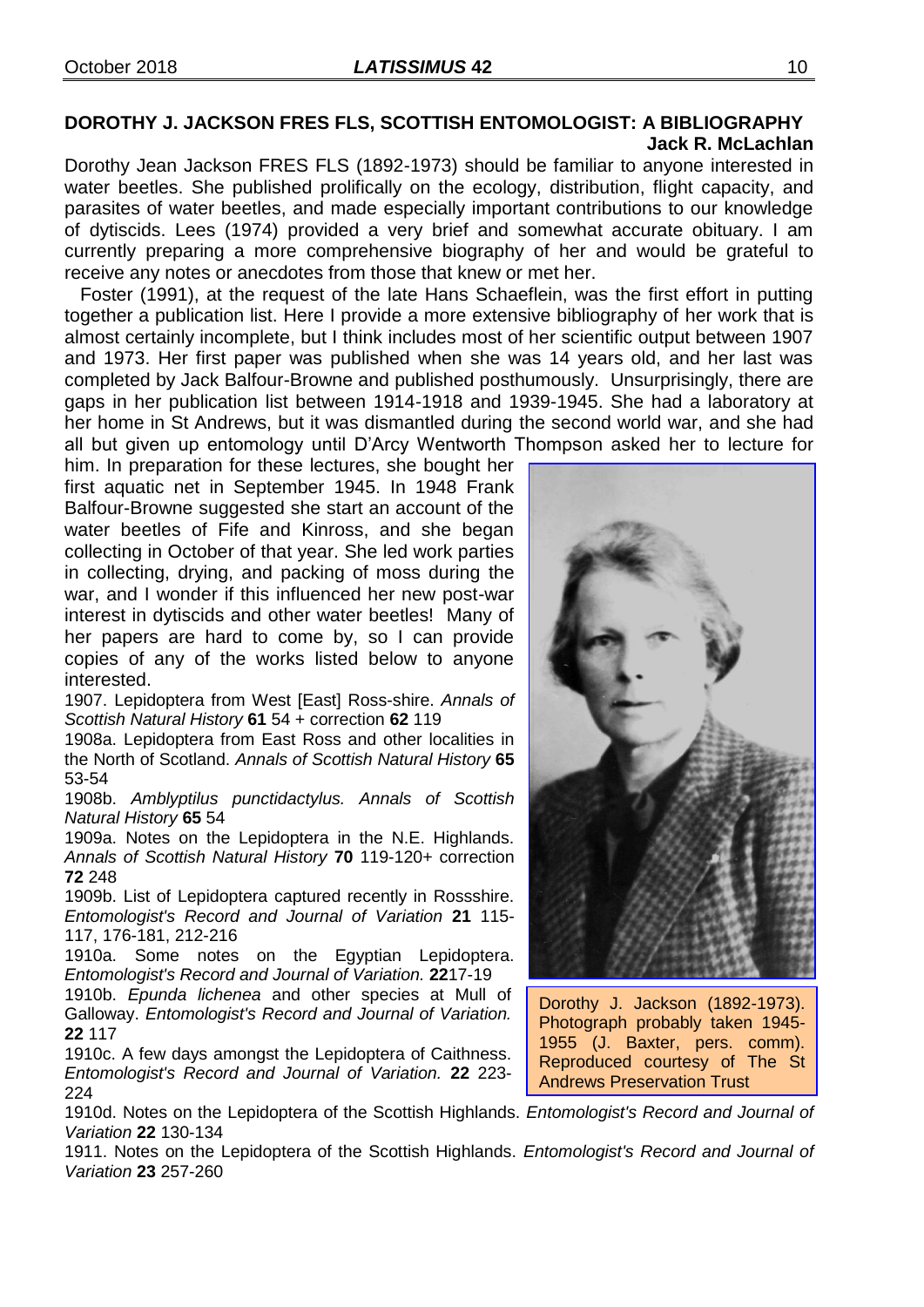1918. Notes on the aphides of Ross-shire, with descriptions of two species new to science. *Scottish Naturalist* **76** 81-91, 144

1919. Further notes on aphides collected principally in the Scottish Highlands. *Scottish Naturalist* **93** 157- 165

1920. Bionomics of weevils of the genus *Sitones* injurious to leguminous crops in Brittain — Part I. *Annals of Applied Biology* **7** 269-298

1921. Genus *Sitones* and its importance in agriculture. *Report of the British Association for the*  Advancement of Science, 89<sup>th</sup> Meeting, p. 462

1921b. Notes of the distribution of weevils of the genus *Sitona* in the North of Scotland. *Scottish Naturalist* **120** 178

1922a. Further observations on *Sitones lineatus* L. *Annals of Applied Biology.* **9** 69-71

1922b. Bionomics of weevils of the genus *Sitona* injurious to leguminous crops in Britain Part II. *Sitona hispidula* F., *S. sulcifrons* Thun. and *S. crinita* Herbst. *Annals of Applied Biology* **9** 93-115

1922c. Notes of aphides from Sutherland. Part I. *Scottish Naturalist* **123** 51-59

1922d. Notes of aphides from Sutherland. Part II*. Scottish Naturalist* **125** 85-92

1924. Insect parasite of the pea-weevil. *Nature* **113** 353-354

1926. The inheritance of brachypterous and macropterous wings in *Sitona hispidula*. *Nature* **118** 192-193

1928a. Wing dimorphism in weevils. *Nature* **122** 478

1928b. The biology of *Dinocampus* (*Perilitus*) *rutilis* Nees, a braconid parasite of *Sitona lineata* L. Part I. *Proceedings of the Zoological Society of London* **98** 597-630

1928c. The inheritance of long and short wings in the weevil (*Sitona hispidula*) with a discussion of wing reduction among beetles. *Transactions of the Royal Society of Edinburgh* **55** 665-735

1929. "Der Flugapparat der Kaefer: Vorbedingung, Ursache und Verlauf seiner Rueckbildung" von Dr. P. Felix Rueschkamp S. J. Stuttgart 1927. 88 pp., 5 figs, 8 pls, 64 refs [book review]. *Entomologist's Record and Journal of Variation* **41** 81-83, 97-99

1933. Observations on the flight muscles of *Sitona* weevils. *Annals of Applied Biology* **20** 731-770 1934a. Parasites of weevils of the genus *Sitona. Scottish Naturalist* **207** 75-79

1934b. Notes on parasites of *Abraxas grossulariata* in Fife. *Scottish Naturalist* **209** 143-147

1935a. Giant cells in insects parasitised by Hymenopterous larvae. *Nature* **135** 1040-1041

1935b. Further notes on parasites of the magpie moth (*Abraxas grossulariata* L.) in Scotland. *Scottish Naturalist* **214** 89-98

1937a. Excretion during cocoon spinning in *Trophocampa* (*Casinaria*) *vidua* Grav. *Proceedings of the Royal Entomological Society of London (A)* **12** 52

1937b. Host-selection in *Pimpla examinator* F. (Hymenoptera). *Proceedings of the Royal Entomological Society of London (A)* **12** 81-91

1937c. Observations on Ichneumonidae. *Proceedings of the Royal Entomological Society of London (C)* **2** 17- 18

1950a. *Noterus clavicornis* Degeer & *N. capricornis* Herbst. (Col. Dytiscidae) in Fife. *Entomologist's Monthly Magazine* **86** 39-43

1950b. Rare moth found. *St Andrews Citizen*, 26th August 1950. p. 5

1950c. *Convolvulus* hawkmoth. *St Andrews Citizen*, 2nd September 1950. p. 5

1951a. Nematodes infesting water beetles. *Entomologist's Monthly Magazine* **87** 265-268

1951b. Food-plant of *Jacksonia papillata* Theobald (Hemiptera: Aphididae). *Proceedings of the Royal Entomological Society of London (A)* **26** 41-42

1952a. *Haliplus obliquus* F. (Col. Haliplidae) in Fife with notes on other water beetles and water bugs from the same habitat. *Entomologist's Monthly Magazine* **88** 108

1952b. Observations on the capacity for flight of water beetles. *Proceedings of the Royal Entomological Society of London (A)* **27** 57-70

1953. Stridulation of *Cychrus rostratus* L. *Bulletin of the Amateur Entomologists' Society* **12** 22-23 1954a. Letter to the Editor. *Entomologist's Gazette* **5** 63 [discussion of *Noterus* spp. names]

1954b. Antennal abnormalities in *Hydroporus discretus* Fairm. (Col. Dytiscidae) and a reduced tarsus in *Gyrinus minutus* F. (Col. Gyrinidae). *Entomologist's Monthly Magazine* **90** 173-175 1954c. Notes on water beetles from the island of Raasay. *Scottish Naturalist* **66** 30-34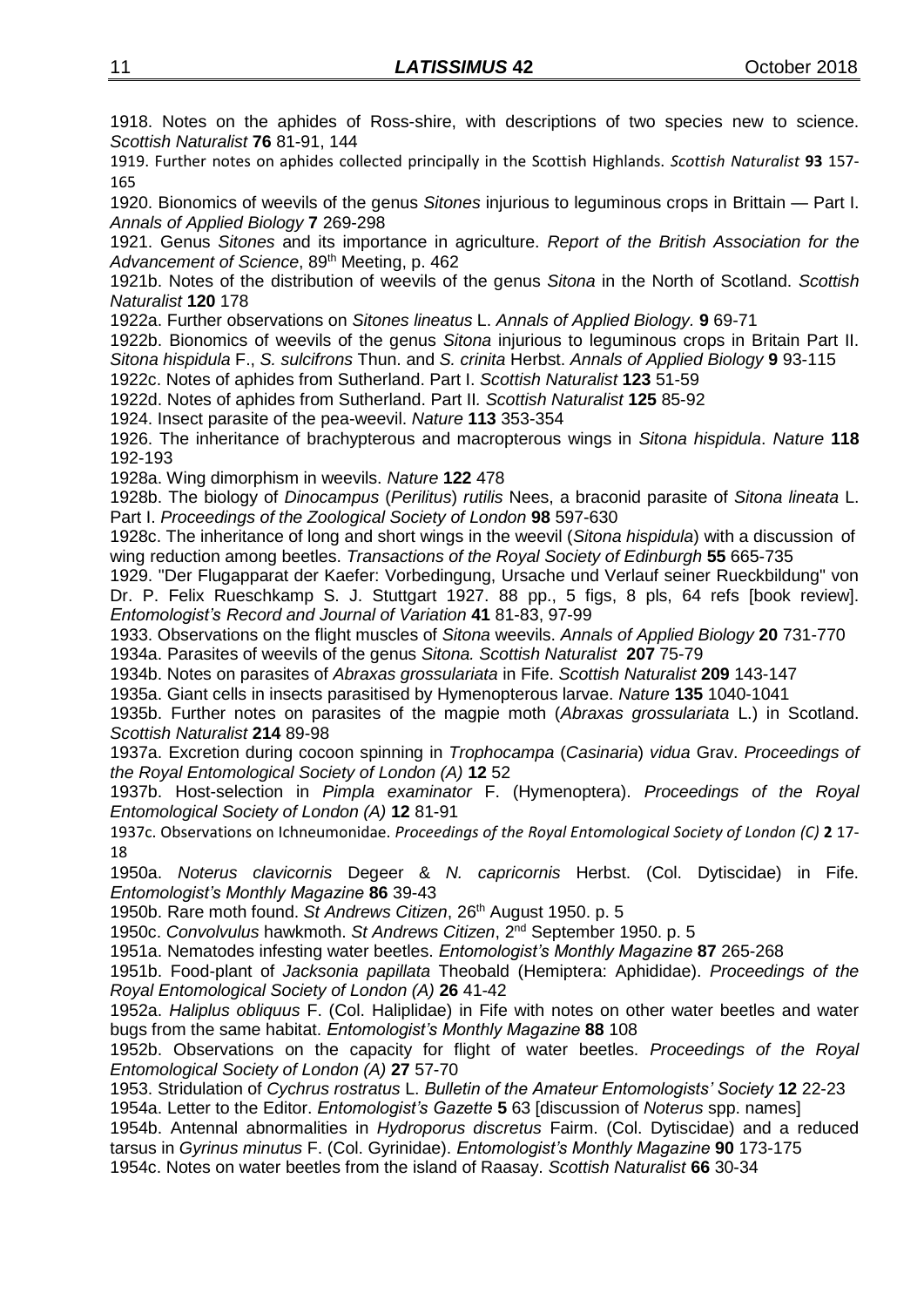1955a. Further notes on beetles from the island of Raasay, and some Scottish records of Donaciinae. *Scottish Naturalist* **67** 34-39

1955b. Ladybirds. *St Andrews Citizen*, 17th September 1955. p. 5

1955c. Untitled [wing size variation in *Caraphractus cinctus* Walker]. *Proceedings of the Royal Entomological Society of London (C)* **20** 36

1956a. Observations of water beetles during drought. *Entomologist's Monthly Magazine* **92** 154- 155

1956b. *Nebria brevicollis* F. (Col., Carabidae) in flight, and a question regarding flight- termination in Dytiscidae. *Entomologist's Monthly Magazine* **92** 155-156

1956c. Notes on Hymenopterous parasitoids bred from eggs of Dytiscidae in Fife. *Journal of the Society for British Entomology* **5** 144-149

1956d. The capacity for flight of certain water beetles and its bearing on their origin in the Western Scottish Isles. *Proceedings of the Linnean Society of London* **167** 76-96

1956e. Dimorphism of the metasternal wings in *Agabus raffrayi* Sharp and *A. labiatus* Brahm. (Col. Dytiscidae) and its relation to capacity for flight. *Proceedings of the Royal Entomological Society of London (A)* **31** 1-11

1956f. Observations on flying and flightless water beetles. *Zoological Journal of the Linnean Society of London* **43** 18-42

1957. A note on the embryonic cuticle shed on hatching by the larvae of *Agabus bipustulatus* L. and *Dytiscus marginalis* L. (Coleoptera: Dytiscidae). *Proceedings of the Royal Entomological Society of London (A)* **32** 115-118

1958a. *Plutella maculipennis* Curtis in swarms at St. Andrews. *Entomologist* **91** 210

1958b. Observations on *Hydroporus ferrugineus* Steph. (Col. Dytiscidae), and some further evidence indicating incapacity for flight. *Entomologist's Gazette* **9** 55-59

1958c. Notes on some nematodes and trematodes infesting water beetles. *Entomologist's Monthly Magazine* **94**109-111

1958d. A further note on a *Chrysocharis* (Hym. Eulophidae) parasitizing the eggs of *Dytiscus marginalis* L., and a comparison of its larva with that of *Caraphractus cinctus* Walter (Hym. Mymaridae). *Journal of the Society for British Entomology* **6** 15-22

1958e. Egg-laying and egg hatching in *Agabus bipustulatus* L. with notes on oviposition of other species of *Agabus* (Col. Dytiscidae). *Transactions of the Royal Entomological Society of London* **10** 58-80

1958f. Observations on the biology of *Caraphractus cinctus* Walker (Hymenoptera: Mymaridae) a parasitoid of the eggs of Dytiscidae I. Methods of rearing and numbers bred on different host eggs. *Transactions of the Royal Entomological Society of London* **110** 533-554

1959a. Observations on three gynandromorphs of *Caraphractus cinctus* Walker (Hym., Mymaridae), and notes on antennal variation in this species. *Entomologist's Monthly Magazine* **95** 198-203

1959b. The association of a slime bacterium with the inner envelope of the egg of *Dytiscus marginalis* (Coleoptera), and the less common occurrence of a similar bacterium on the egg of *D. semisulcatus. Quarterly Journal of Microscopical Science* **100** 433-443

1959c. British Water Beetles of the Family Hydrophilidae Vol. 3 by Prof. Frank Balfour-Browne. liii + 210 (London: The Ray Society, 1958. Bernard Quaritch, Ltd., 11 Grafton Street, W.1.) [book review]. *Nature* **183** 1420-1421

1960a. Revised determination of a Eulophid (Hym., Chalcidoidea) bred from eggs of *Dytiscus marginalis* L. *Entomologist* **93** 181

1960b. Fertile eggs laid by females of *Dytiscus marginalis* long separated from males. *Entomologist's Gazette* **11** 204-206

1960c. Observations on egg-laying in *Ilybius fuliginosus* Fabricius and *I. ater* Degeer (Coleoptera: Dytiscidae), with an account of the female genitalia. *Transactions of the Royal Entomological Society of London* **112** 37-52

1961a. *Orectochilus villosus* (Mull.) (Col., Gyrinidae) recorded out of water. *Entomologist's Monthly Magazine* **97** 210

1961b. Diapause in an aquatic mymarid. *Nature* **192** 823-824